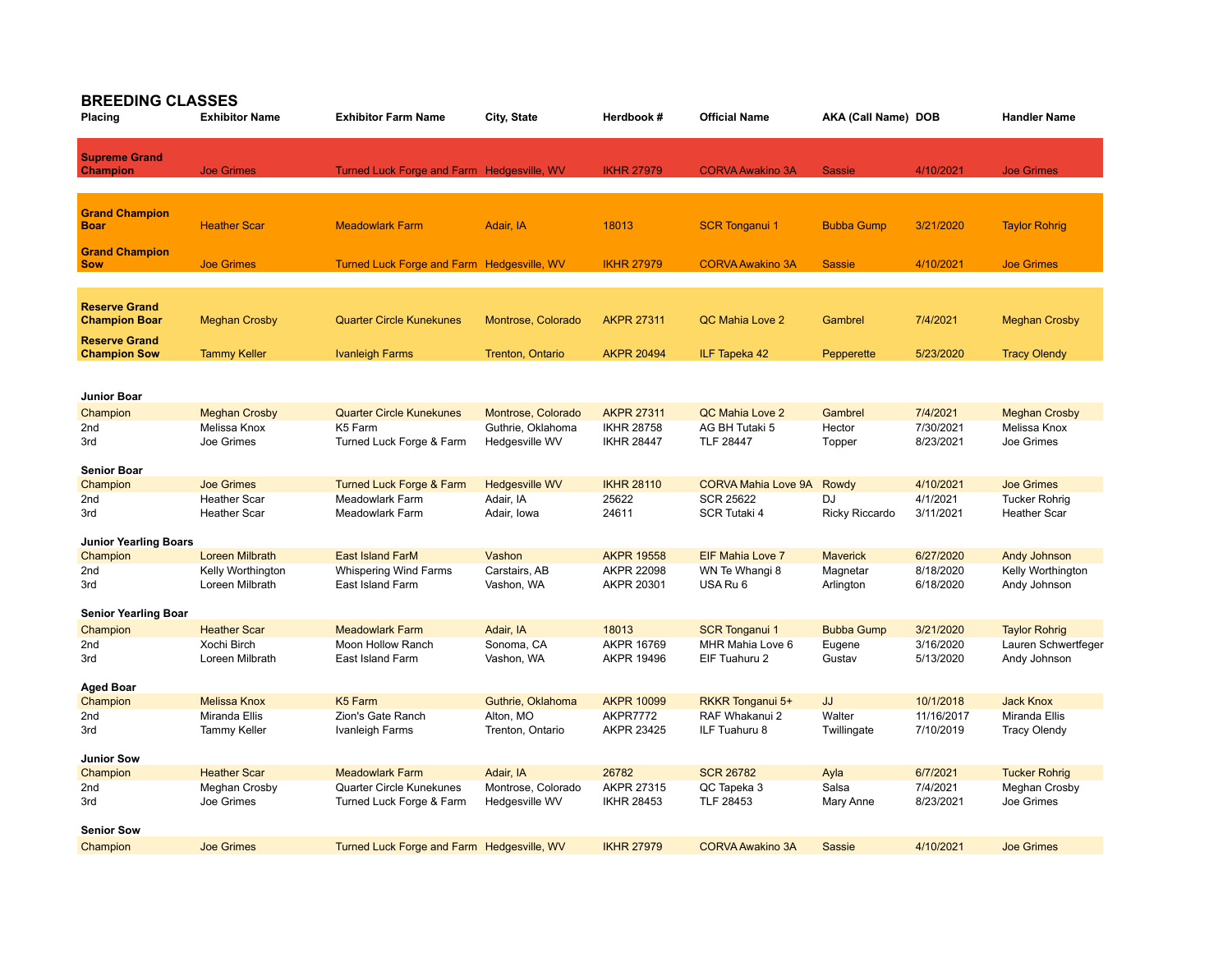| 2nd<br>3rd                 | Melissa Knox<br>Landon Reloba | K <sub>5</sub> Farm       | Guthrie, Oklahoma               | <b>IKHR 29270</b><br>25517 | <b>MKONO 29270</b><br><b>WKKP 25517</b> | <b>Black Betty</b> | 3/28/2021<br>2/8/2021 | Melissa Knox<br>Landon Reloba |
|----------------------------|-------------------------------|---------------------------|---------------------------------|----------------------------|-----------------------------------------|--------------------|-----------------------|-------------------------------|
|                            |                               | WilderKids Kunekune Pigs  | Coos Bay, Oregon                |                            |                                         | Queenie            |                       |                               |
| <b>Junior Yearling Sow</b> |                               |                           |                                 |                            |                                         |                    |                       |                               |
| Champion                   | <b>Heather Scar</b>           | <b>Meadowlark Farm</b>    | Adair. IA                       | 21333                      | <b>SCR Rebecca Gina 8</b>               | <b>Maggie Maye</b> | 10/6/2020             | <b>Tucker Rohrig</b>          |
| 2nd                        | Lisa Montoya                  | Hogs n Kisses KuneKune    | Vacaville California            | AKPR21184                  | PSP Rona 2                              | Radish             | 9/28/2020             | Lisa Montoya                  |
| 3rd                        | Rebeka Halbert                | <b>Halbert Farm</b>       | Burleson, TX                    | AKPR 21234                 | <b>BPK Haunene 4</b>                    | Francisca          | 8/29/2020             | Rebeka Halbert                |
|                            |                               |                           |                                 |                            |                                         |                    |                       |                               |
| <b>Senior Yearling Sow</b> |                               |                           |                                 |                            |                                         |                    |                       |                               |
| Champion                   | <b>Tammy Keller</b>           | <b>Ivanleigh Farms</b>    | Trenton, Ontario                | <b>AKPR 20494</b>          | ILF Tapeka 42                           | Pepperette         | 5/23/2020             | <b>Tracy Olendy</b>           |
| 2nd                        | Adam & Michelle Miller        | <b>Millcrest Farm</b>     | Hagerstown, Maryland AKPR 18414 |                            | CJF Trish 3                             | Marley             | 5/9/2020              | Adam Miller                   |
| 3rd                        | Adam & Michelle Miller        | <b>Millcrest Farm</b>     | Hagerstown, Maryland AKPR 18415 |                            | CJF Trish 2                             | Maggie             | 5/9/2020              | Adam Miller                   |
|                            |                               |                           |                                 |                            |                                         |                    |                       |                               |
| <b>Aged Sow</b>            |                               |                           |                                 |                            |                                         |                    |                       |                               |
| Champion                   | Zoe Thorbergson               | <b>Thorcrest Farm</b>     | Nanoose Bay                     | <b>AKPR 14903</b>          | <b>THORCREST Tapeka 3 Heart</b>         |                    | 10/1/2019             | Zoe Thorbergson               |
| 2nd                        | <b>Tammy Keller</b>           | Ivanleigh Farms           | Trenton, Ontario                | AKPR 10682                 | ILF Rebecca Gina 7                      | Corn Flour         | 9/21/2018             | <b>Tracy Olendy</b>           |
| 3rd                        | Aaliyah Dabel                 | Shady oaks kune kune farm | Eagle point Oregon              | <b>IKHR 24634</b>          | NAFF Wilsons Gina 4                     | Maple              | 8/11/2019             | Jill garner                   |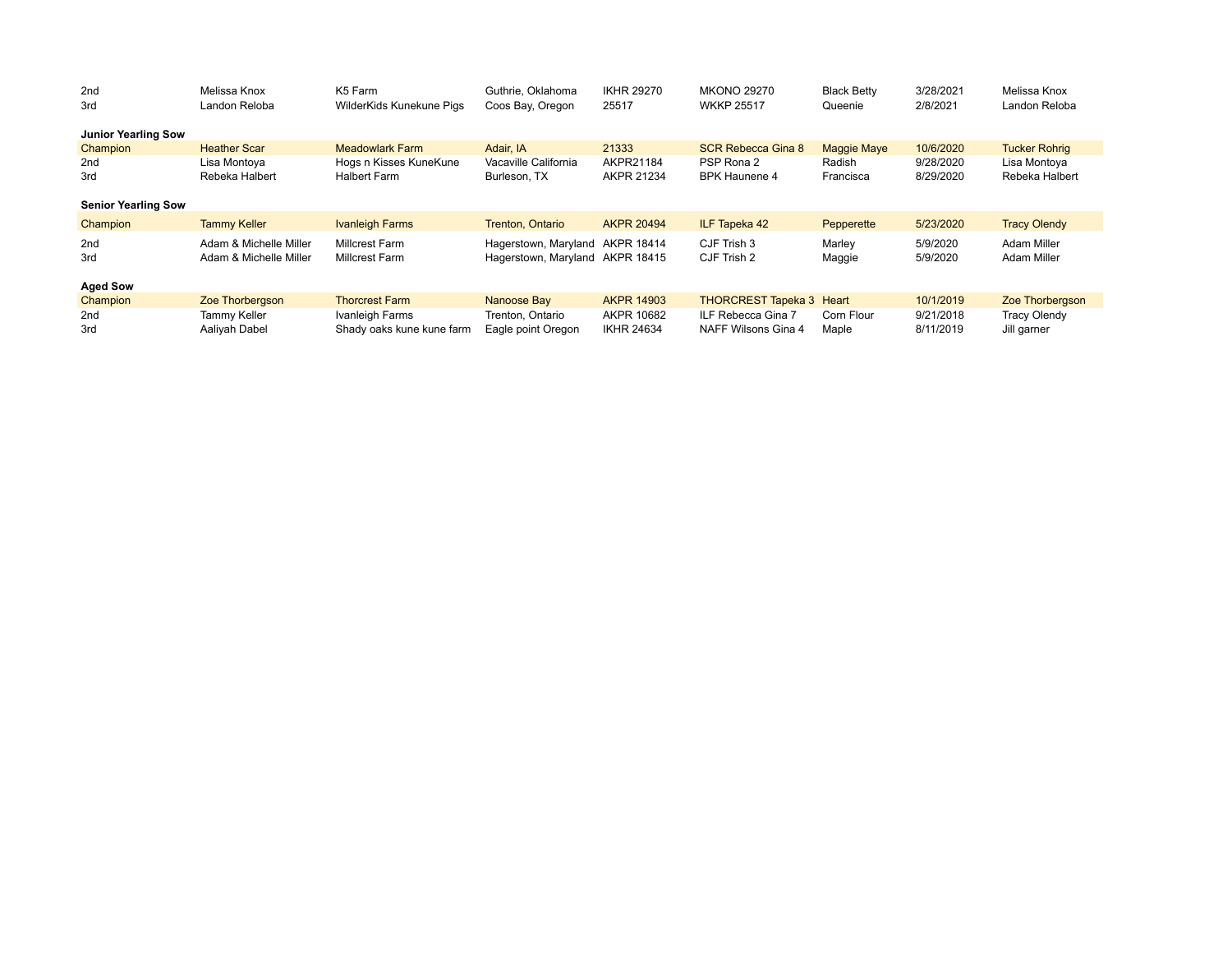## **MARKET HOGS**

| Placing                                              | <b>Exhibitor Name</b>                                               | <b>Exhibitor Farm Name</b>                                                 | City, State                                                 | Herdbook #                                           | <b>Official Name</b>                           | AKA (Call Name)                                           | Gender               | <b>DOB</b>                         |                | Weight Handler Name                                      |
|------------------------------------------------------|---------------------------------------------------------------------|----------------------------------------------------------------------------|-------------------------------------------------------------|------------------------------------------------------|------------------------------------------------|-----------------------------------------------------------|----------------------|------------------------------------|----------------|----------------------------------------------------------|
| <b>Grand</b><br><b>Champion</b><br><b>Market</b>     | <b>Kelly Worthington</b>                                            | <b>Whispering Wind Farms</b>                                               | Carstairs, AB                                               | <b>IKHR 27364</b>                                    | <b>WN 27364</b>                                | 27364                                                     | <b>Sow</b>           | 5/3/2021                           | 73             | <b>Kelly Worthington</b>                                 |
| <b>Reserve</b><br>Grand<br>Champion<br><b>Market</b> | <b>Michelle Geiger</b>                                              | High On The Hog Farm                                                       | <b>JOHNSTOWN</b>                                            | <b>AKPR 22864</b>                                    | <b>HOH 22864</b>                               | KuneKune Pedigree pork                                    | Sow                  | 9/12/2020                          | 147            | <b>Lyric Geiger</b>                                      |
| Market Hogs 50-100#                                  |                                                                     |                                                                            |                                                             |                                                      |                                                |                                                           |                      |                                    |                |                                                          |
| Champion<br>2 <sub>nd</sub><br>3rd                   | <b>Kelly Worthington</b><br>Adam & Michelle Miller<br>Meghan Crosby | <b>Whispering Wind Farms</b><br>Millcrest Farm<br>Quarter Circle Kunekunes | Carstairs, AB<br>Hagerstown, Maryland<br>Montrose, Colorado | <b>IKHR 27364</b><br><b>IKHR 27529</b><br>AKPR 23011 | <b>WN 27364</b><br>MILLCREST 27529<br>QC 23011 | 27364<br>KuneKune Pedigree pork<br>KuneKune Pedigree pork | Sow<br>Sow<br>Barrow | 5/3/2021<br>6/3/2021<br>11/30/2020 | 73<br>75<br>93 | <b>Kelly Worthington</b><br>Adam Miller<br>Meghan Crosby |
| Market Hogs 100-150#                                 |                                                                     |                                                                            |                                                             |                                                      |                                                |                                                           |                      |                                    |                |                                                          |
| Champion                                             | <b>Michelle Geiger</b>                                              | High On The Hog Farm                                                       | <b>JOHNSTOWN</b>                                            | <b>AKPR 22864</b>                                    | <b>HOH 22864</b>                               | KuneKune Pedigree pork                                    | Sow                  | 9/12/2020                          | 147            | <b>Lyric Geiger</b>                                      |
| 2 <sub>nd</sub><br>3rd                               | Kelly Worthington<br>Adam & Michelle Miller                         | Whispering Wind Farms<br>Millcrest Farm                                    | Carstairs<br>Hagerstown, MD                                 | AKPR 26046<br>AKPR 25318                             | WN 26046<br>MILLCREST 25318                    | <b>Meat Gilt</b><br>Mirah                                 | Sow<br>Sow           | 3/28/2021<br>2/19/2021             | 130<br>137     | Kelly Worthington<br>Adam Miller                         |
| Market Hogs 150-200#                                 |                                                                     |                                                                            |                                                             |                                                      |                                                |                                                           |                      |                                    |                |                                                          |
| Champion                                             | <b>Michelle Geiger</b>                                              | High On The Hog Farm                                                       | <b>JOHNSTOWN</b>                                            | <b>AKPR 20755</b>                                    | <b>HOH 20755</b>                               | KuneKune Pedigree Pork                                    | Sow                  | 9/2/2020                           | 160            | <b>Lyric Geiger</b>                                      |
| 2 <sub>nd</sub><br>3rd                               | Joe Grimes<br>Meghan Crosby                                         | Turned Luck Forge and Farm<br>Quarter Circle Kunekunes                     | Hedgesville WV<br>Montrose, CO                              | <b>IKHR 30360</b><br>AKPR 19396                      | <b>MKONO 30360</b><br>QC 19396                 | <b>Bits</b><br>Peggy Sue Barbecue                         | Barrow<br>Sow        | 10/30/2020<br>7/8/2020             | 196<br>170     | Joe Grimes<br>Meghan Crosby                              |
| Market Hogs >200#                                    |                                                                     |                                                                            |                                                             |                                                      |                                                |                                                           |                      |                                    |                |                                                          |
| Champion                                             | <b>Joe Grimes</b>                                                   | Turned Luck Forge and Farm                                                 | <b>Hedgesville WV</b>                                       | <b>IKHR 30359</b>                                    | <b>MKONO 30359</b>                             | KuneKune Pedigree Pork                                    | <b>Barrow</b>        | 10/30/2020                         | 209            | <b>Joe Grimes</b>                                        |
| 2 <sub>nd</sub>                                      | Joe Grimes                                                          | Turned Luck Forge and Farm                                                 | Hedgesville WV                                              | <b>AKPR 24489</b>                                    | <b>MKONO Wilsons Gina Diamond</b>              |                                                           | Sow                  | 10/30/2020                         | 221            | Joe Grimes                                               |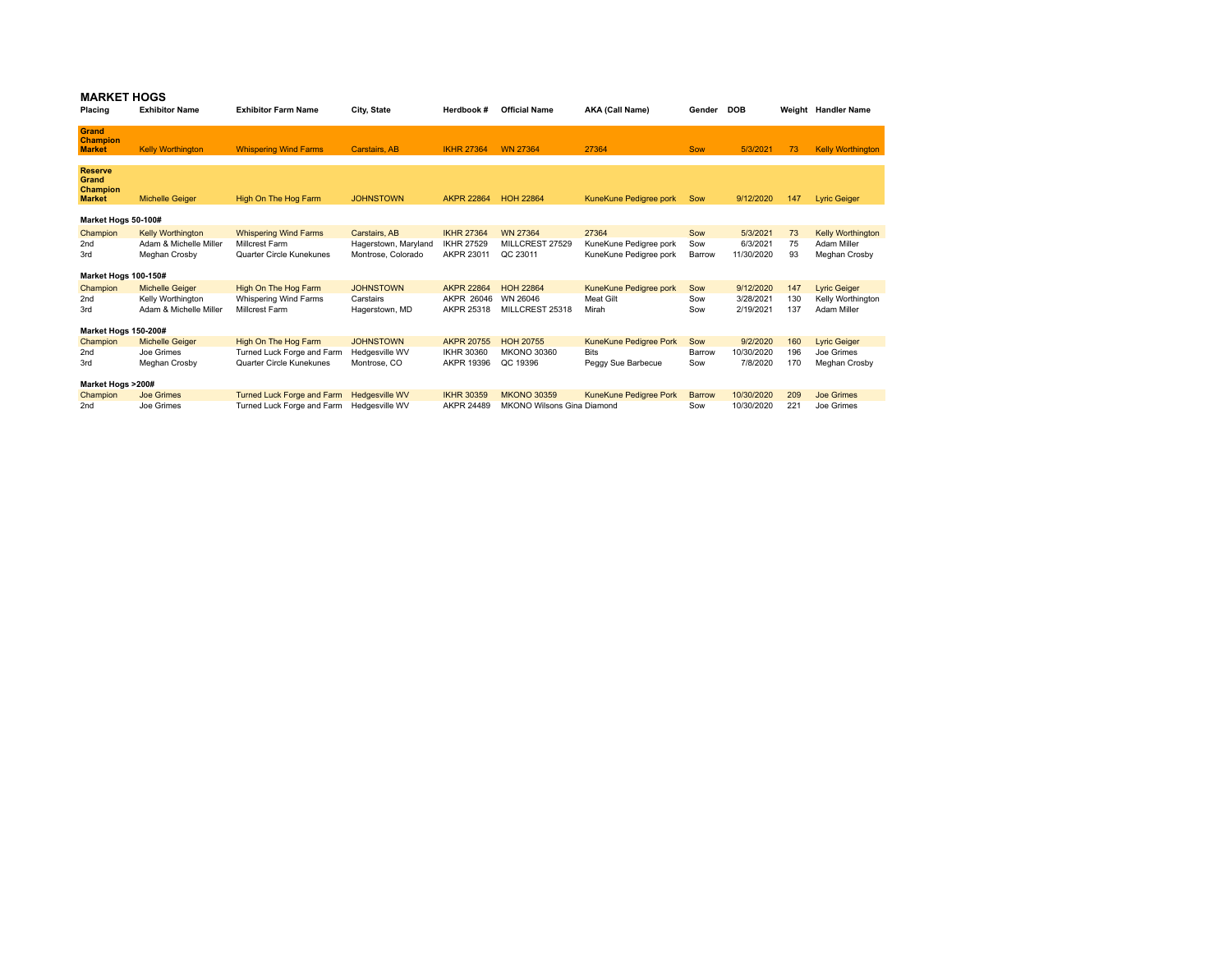## **SPECIALTY CLASSES**

| <b>Placing</b>          | <b>Exhibitor Name</b>    | <b>Exhibitor Farm Name</b>  | City, State                 | Herdbook #                      | <b>Official Name</b>                     | <b>AKA (Call Name)</b>              | Gender | <b>DOB</b> | <b>Handler Name</b>      |
|-------------------------|--------------------------|-----------------------------|-----------------------------|---------------------------------|------------------------------------------|-------------------------------------|--------|------------|--------------------------|
| <b>Classic Head</b>     |                          |                             |                             |                                 |                                          |                                     |        |            |                          |
| Champion                | <b>Melissa Knox</b>      | K <sub>5</sub> Farm         | Guthrie, Oklahoma           | <b>AKPR 10099</b>               | RKKR Tonganui 5+                         | JJ.                                 | Boar   | 10/1/2018  | Jack Knox                |
| <b>Reserve Champion</b> | <b>Mitchell Eastwood</b> | <b>Puget Sound Pastures</b> | Tacoma, WA                  | <b>AKPR 16341</b>               | <b>USA BH Tutaki 7</b>                   | <b>Freight Train</b>                | Boar   | 3/16/2020  | <b>Mitchell Eastwood</b> |
|                         |                          |                             |                             |                                 |                                          |                                     |        |            |                          |
| <b>Color Class</b>      |                          |                             |                             |                                 |                                          |                                     |        |            |                          |
| Champion                | <b>Rebeka Halbert</b>    | <b>Halbert Farm</b>         | Burleson, TX                | <b>AKPR 21234</b>               | <b>BPK Haunene 4</b>                     | Francisca                           | Sow    | 8/29/2020  | <b>Rebeka Halbert</b>    |
| <b>Reserve Champion</b> | Melissa Knox             | K <sub>5</sub> Farm         | Guthrie, Oklahoma           | <b>AKPR 10099</b>               | RKKR Tonganui 5+                         | JJ                                  | Boar   | 10/1/2018  | Jack Knox                |
|                         |                          |                             |                             |                                 |                                          |                                     |        |            |                          |
| Get a Sire              |                          |                             |                             |                                 |                                          |                                     |        |            |                          |
| Champion                | Loreen Milbrath          | East Island Farm            | Vashon, WA                  |                                 | AKPR 3960 (sire), AKI USA Mahia Love 118 | Watson, Coin Slot, Parfiat          | Boar   | 1/24/2016  | <b>Andy Johnson</b>      |
| <b>Reserve Champion</b> | Lisa Montoya             | Hugs n kisses KuneKune      | <b>Vacaville California</b> |                                 | AKPR 11892 (sire), Al CH SMK Tonganui 10 | Tormund, Portabello, S'mores        | Boar   | 3/13/2019  | Lisa Montoya             |
|                         |                          |                             |                             |                                 |                                          |                                     |        |            |                          |
| <b>Produce of Dam</b>   |                          |                             |                             |                                 |                                          |                                     |        |            |                          |
| <b>Champion</b>         | Zoe Thorbergson          | <b>Thorcrest Farm</b>       | Nanoose Bay                 |                                 | AKPR 14903 (dam), / THORCREST Tapeka 3   | Heart, Myheart, Littleheart         | Sow    | 5/25/2021  | Zoe Thorbergson          |
| <b>Reserve Champion</b> | Lisa Montova             | Hogs n kisses KuneKune      | <b>Vacaville California</b> | AKPR11932 (dam), Al SMK Jenny 3 |                                          | Sweet Treat . S'mores. Double Stuff | Sow    | 4/4/2019   | Lisa Montoya             |